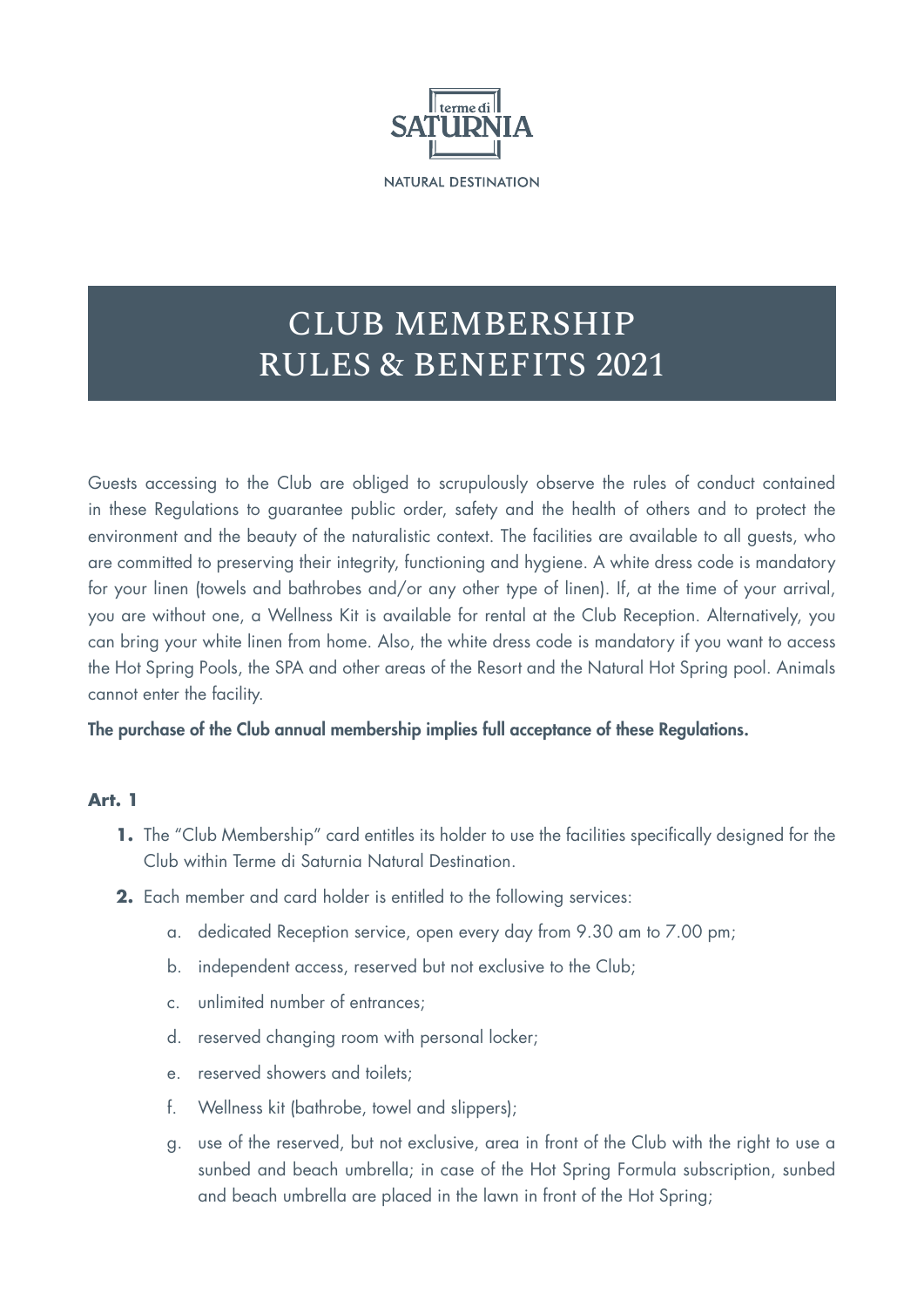- h. use of the relaxation and wellness area of Il Casale, with sensory rooms, sauna and emotional showers;
- i. access to the reserved parking area, outside the Club;
- j. direct access to the Hot Spring with covered passage;
- k. free, but not exclusive, access to the entire Hot Spring Pools facility, including the sauna in the park and the outdoor whirlpools;
- l. free, but not exclusive, access to the common areas of the Resort, the Bar and the library area;
- m. free WIFI;
- n. use of the indoor sunbeds located in the relaxation corners of Il Casale. Please note that they are not assigned and for exclusive use. Items cannot be left unattended.
- *We trust that each Club Member will use the above services in a responsible and measured manner, with respect for other members, daily guests and guests of the Resort.*
- **3.** The following benefits are granted to each "Club Membership" card holder:
	- a. Gym:
		- i. use of the gym facilities from 9.30 am to 7.00 pm: access to the gym is regulated by the same electronic card provided to the Club members to access the Club.
	- b. Natural SPA:
		- i. 10% discount on the SPA menu (offers and promotions excluded);
		- ii. access to special monthly offers reserved to the Club members only.
	- c. Boutique & Lifestyle:
		- i. 15% discount on the price list of Terme di Saturnia skincare;
		- ii. 15% discount on the price list of clothing and accessories;
		- iii. 10% discount on the price list at the Cantinola shop.
	- d. Golf:
		- i. 15% discount on the price list of items at the Pro Shop;
		- ii. 15% discount on the price list of golf memberships and green fees;
		- iii. 10% discount on the price list of golf lessons.
	- e. 1919 Restaurant The BAR:
		- i. 10% discount on all 1919 Restaurant menus;
		- ii. 10% discount on all The BAR Drink & Food Library menus.

*The above discounts cannot be combined with other promotions and can only be applied upon presentation of the "Club Membership" card.*

- **4.** Each member is responsible for the equipment made available to him/her.
- **5.** For all needs, such as the assignment of a sunbed, the first accommodation in the changing room or the access to the wellness area, please contact the staff in house.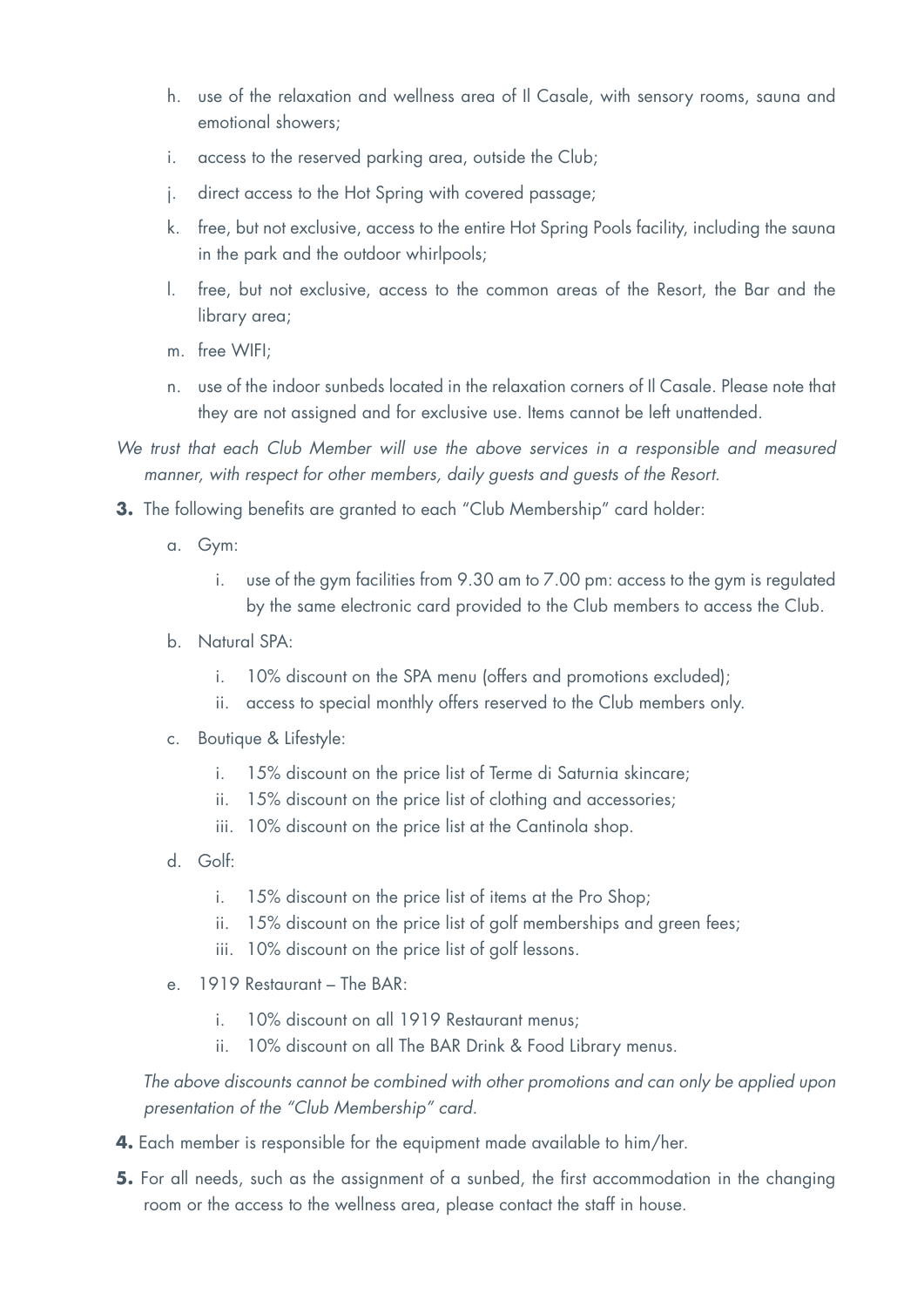**6.** The Management of Terme di Saturnia declines any responsibility for objects left unattended or in the lockers.

# **Art. 2**

- 1. The "Club Membership" card is strictly personal and is valid for one year, from 1st January to 31<sup>st</sup> December, unless otherwise specified by the Management; at the end of the period, it will be automatically deactivated.
- 2. Membership renewal for the following year is possible and ought to be formalised directly at the Club Reception.

# **Art. 3**

- 1. The issue and renewal of the membership card are subject to the unquestionable decision of Terme di Saturnia Management.
- 2. A maximum number of annual memberships may be established, depending on the Club capacity and the occupancy of Terme di Saturnia facilities.
- 3. The Management shall determine, at its sole discretion, the annual rates of the Club Membership and any discounts that may be applied.

## **Art. 4**

1. Access to the structure must take place only from the specific Club entrance and not through the Resort.

## **Art. 5**

1. To finalise the membership and obtain the card, a medical certificate of good health must be presented at the time of application.

## **Art. 6**

- 1. The entrance tickets for the guests of a Club member can be purchased directly at the Club desk.
- 2. Any guests and/or children of Club Members:
	- a. must be accompanied by the Club member card holder;
	- b. may use the changing rooms reserved to Club members, according to actual availability;
	- c. have access to the areas and services reserved to Club members (Gym excluded).

# **Art. 7**

1. The Club member and card holder must behave in a fair and respectful manner for the environment, Terme di Saturnia staff and other guests.